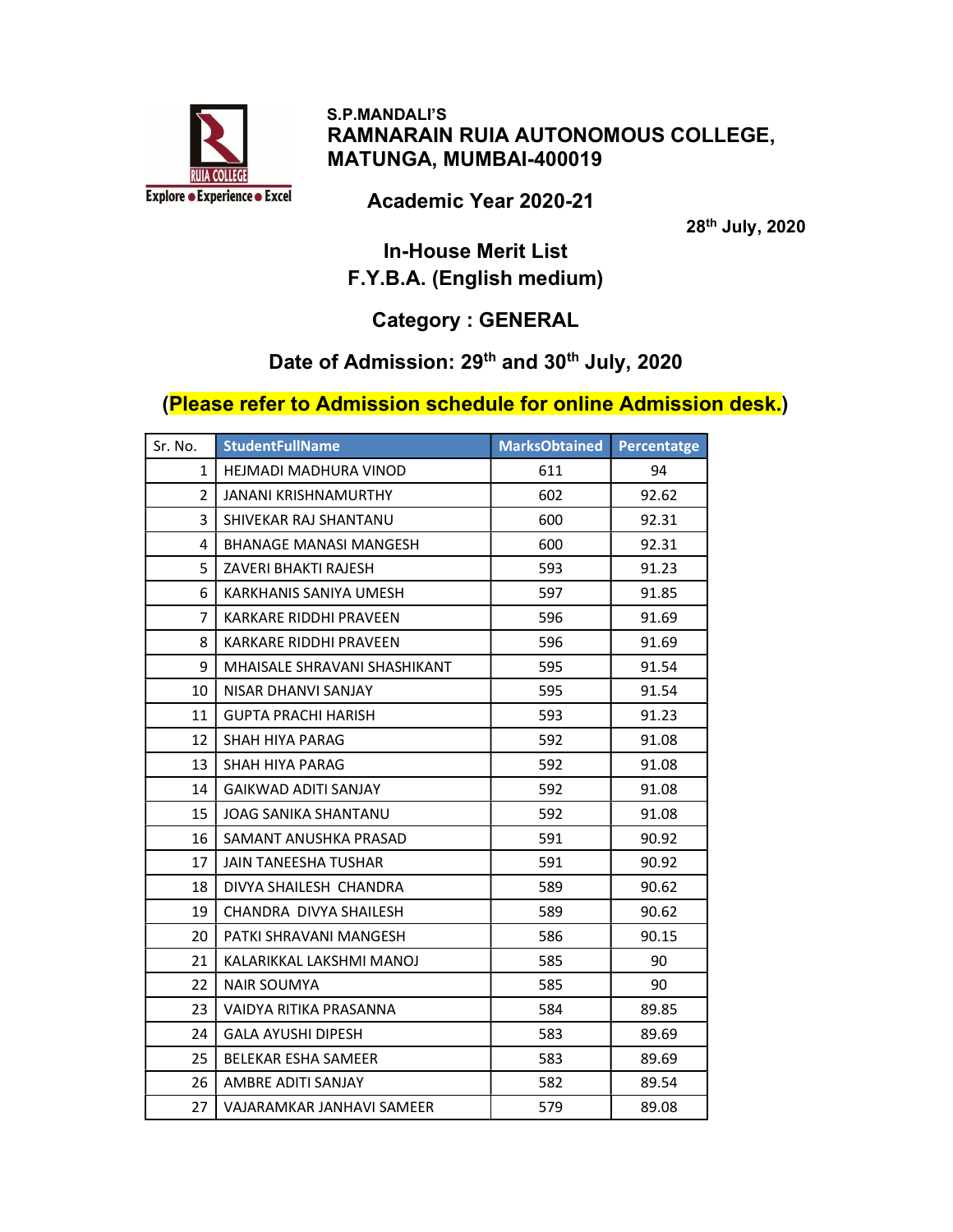| 28 | TONDAPURKAR RUTUJA SANDESH    | 579 | 89.08 |
|----|-------------------------------|-----|-------|
| 29 | AKERKAR MANAS PRASAD          | 578 | 88.92 |
| 30 | PARASKAR SIDDHI HEMANT        | 577 | 88.77 |
| 31 | VODA SIDDHI JITENDRA          | 577 | 88.77 |
| 32 | ZAWAR SHREERANG ATULKUMAR     | 575 | 88.46 |
| 33 | JAGTAP RIYA ARUN              | 575 | 88.46 |
| 34 | OZA SHASHWAT HIREN            | 573 | 88.15 |
| 35 | SAWANT NIHARIKA               | 573 | 88.15 |
| 36 | SHAH NAGDA AKSHATA PRADEEP    | 573 | 88.15 |
| 37 | MISHRA SHRADDHA PAWAN KUMAR   | 572 | 88    |
| 38 | RAUT HARSHADA SATYAWAN        | 572 | 88    |
| 39 | NADKARNI NIDHI NARAHARI       | 571 | 87.85 |
| 40 | <b>REDKAR MIHKA</b>           | 571 | 87.85 |
| 41 | <b>BHAVE JUI KIRAN</b>        | 571 | 87.85 |
| 42 | REDKAR MIHIKA ABHIJIT         | 571 | 87.85 |
| 43 | KANJARIYA DIVYESH RAMESH      | 570 | 87.69 |
| 44 | <b>BHIDE PURVA GIRISH</b>     | 569 | 87.54 |
| 45 | AMBRE AVANTI SANJAY           | 569 | 87.54 |
| 46 | SAWANT MEHAK MANSOOR          | 569 | 87.54 |
| 47 | <b>GAWDE JANHAVI SUNIL</b>    | 566 | 87.08 |
| 48 | PHADKE NISHITA ASHISH         | 565 | 86.92 |
| 49 | BANDIWDEKAR ASHLESHA VINIT    | 564 | 86.77 |
| 50 | DAGGULA MITALI SHANKAR        | 563 | 86.62 |
| 51 | DHALGADE SAMIKSHA DATTATRAYA  | 563 | 86.62 |
| 52 | CHAKRADEO MANASI BHUSHAN      | 563 | 86.62 |
| 53 | NARGUNDE AARYA PRASHANT       | 563 | 86.62 |
| 54 | AWARE MANAV DAMODAR           | 562 | 86.46 |
| 55 | AWARE MANAV DAMODAR           | 562 | 86.46 |
| 56 | PORE JANHAVI PRASHANT         | 561 | 86.31 |
| 57 | LUNGE RADHA SANJAY            | 561 | 86.31 |
| 58 | SHAIKH AAYESHA MOHAMMAD YAQUB | 560 | 86.15 |
| 59 | KALE ANUSHKA MOHAN            | 560 | 86.15 |
| 60 | DALVI SEJAL NARSINHA          | 559 | 86    |
| 61 | RAIKAR GARGEE SHAILESH        | 559 | 86    |
| 62 | <b>MANOJ ANUSHREE</b>         | 559 | 86    |
| 63 | PATKAR ATHIRA DURGA           | 558 | 85.85 |
| 64 | SHAH TVADEEYA DHARMESH        | 558 | 85.85 |
| 65 | JAIN VIDHI GANPAT             | 557 | 85.69 |
| 66 | <b>BIWALKAR PUSHKAR VIVEK</b> | 556 | 85.54 |
| 67 | MALSE AARYA AVADHUT           | 555 | 85.38 |
| 68 | JOSHI DNYANADA SUNIL          | 551 | 84.77 |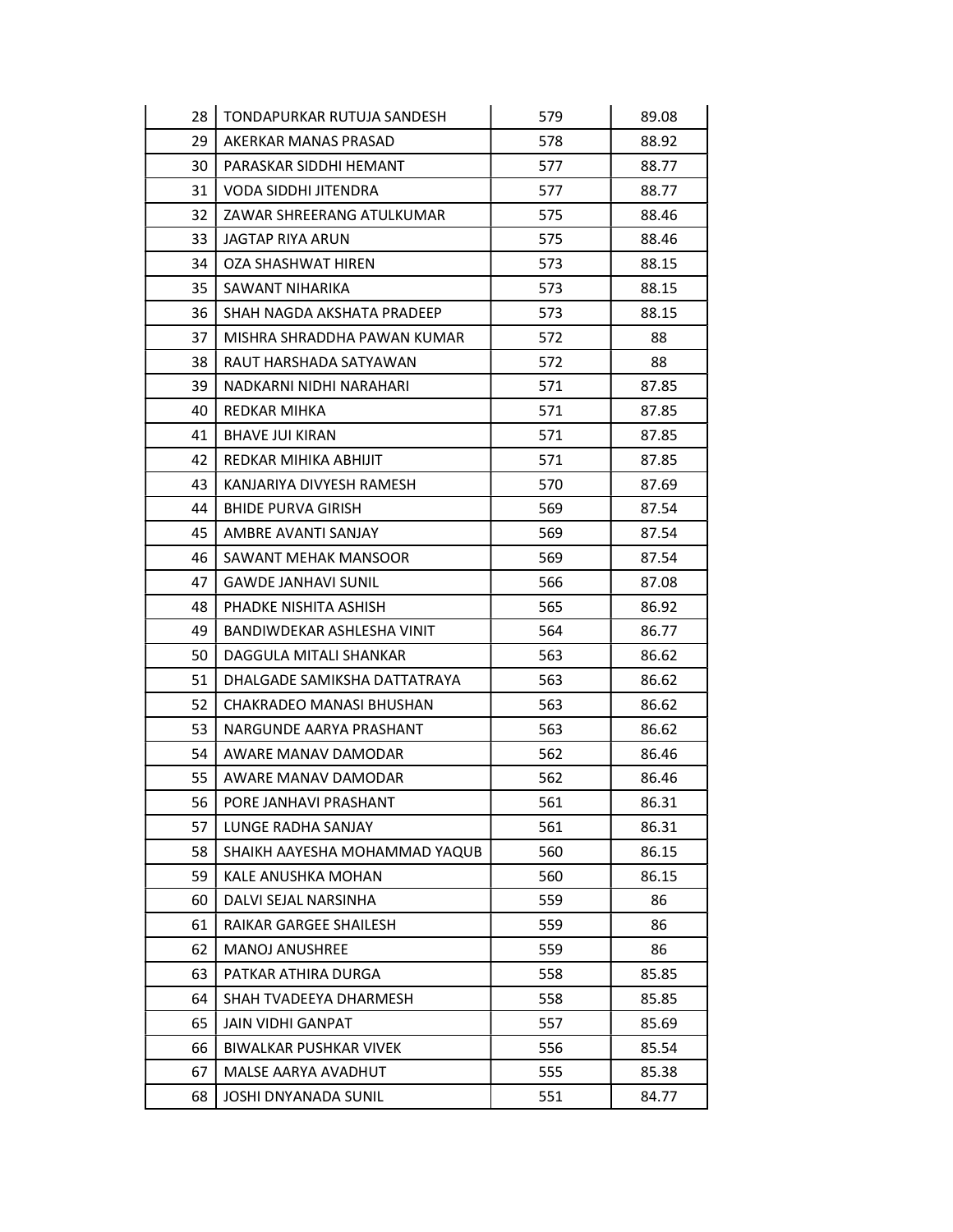| 69  | KANITKAR MRUNMAYI UDAY      | 550 | 84.62 |
|-----|-----------------------------|-----|-------|
| 70  | SHAH ISHITA NIKHIL          | 547 | 84.15 |
| 71  | SANE VRUSHTI MILIND         | 546 | 84    |
| 72  | YADAV PRACHI                | 545 | 83.85 |
| 73  | JADHAV JANHAVI SANJAY       | 545 | 83.85 |
| 74  | SHETTY SHREEJA AVINASH      | 543 | 83.54 |
| 75  | SHETTY SHREEJA AVINASH      | 543 | 83.54 |
| 76  | KUVADIA REEVA RAJESH        | 543 | 83.54 |
| 77  | NAYAK DIVYA VIKRAM          | 540 | 83.08 |
| 78  | WARANG ANANDITA SANJAY      | 538 | 82.77 |
| 79  | WARANG ANANDITA SANJAY      | 538 | 82.77 |
| 80  | CHAPHEKAR RATI AJIT         | 535 | 82.31 |
| 81  | RAJEEV PRAVEENA             | 530 | 81.54 |
| 82  | VEDAK JANHAVI MANISH        | 529 | 81.38 |
| 83  | KULKARNI MIHIR MILIND       | 526 | 80.92 |
| 84  | HARKHANI SHRUTI SACHIN      | 525 | 80.77 |
| 85  | NABAR PALLAVI SAIPRASAD     | 524 | 80.62 |
| 86  | SAVLA JAYNNA SANJAY         | 521 | 80.15 |
| 87  | CHHATRE ANUSHA MANGESH      | 510 | 78.46 |
| 88  | SAKHADEO RADHIKA PRASAD     | 509 | 78.31 |
| 89  | LAD SANJANA SANDEEP         | 503 | 77.38 |
| 90  | MESTRY ANUSHKA ASHOK        | 502 | 77.23 |
| 91  | BAVKAR SANIKA SUDHAKAR      | 500 | 76.92 |
| 92  | <b>GODBOLE MAHIKA KEDAR</b> | 500 | 76.92 |
| 93  | CHETTIAR ANUSREE RAJENDRA   | 477 | 73.38 |
| 94  | LAD ANUSHKA SUNIL           | 476 | 73.23 |
| 95  | JADHAV ADITYA VILAS         | 470 | 72.31 |
| 96  | DESHPANDE DISHA KISHOR      | 446 | 68.62 |
| 97  | JYALA ANOUSHKA VIKRAM       | 435 | 66.92 |
| 98  | JOSHI DHAIRYA PANKAJ        | 425 | 65.38 |
| 99  | KHARWA BHAIRAVI HASMUKH     | 415 | 63.85 |
| 100 | KARVE TANAYA SAGAR          | 412 | 63.38 |
| 101 | NAVGIRE ARYAN VIJAY         | 403 | 62    |
| 102 | PALSOKAR SANYUKTA MAHENDRA  | 400 | 61.54 |
| 103 | KADAM SAMRUDDHI SANTOSH     | 399 | 61.38 |
| 104 | NAIK SANSKRUTI PRAVIN       | 398 | 61.23 |
| 105 | KUSHWAHA SARITA SUDHIR      | 365 | 56.15 |
| 106 | KORKE POOJA VIJAY           | 359 | 55.23 |
| 107 | PATEL MADHAV SHRINIWAS      | 356 | 54.77 |